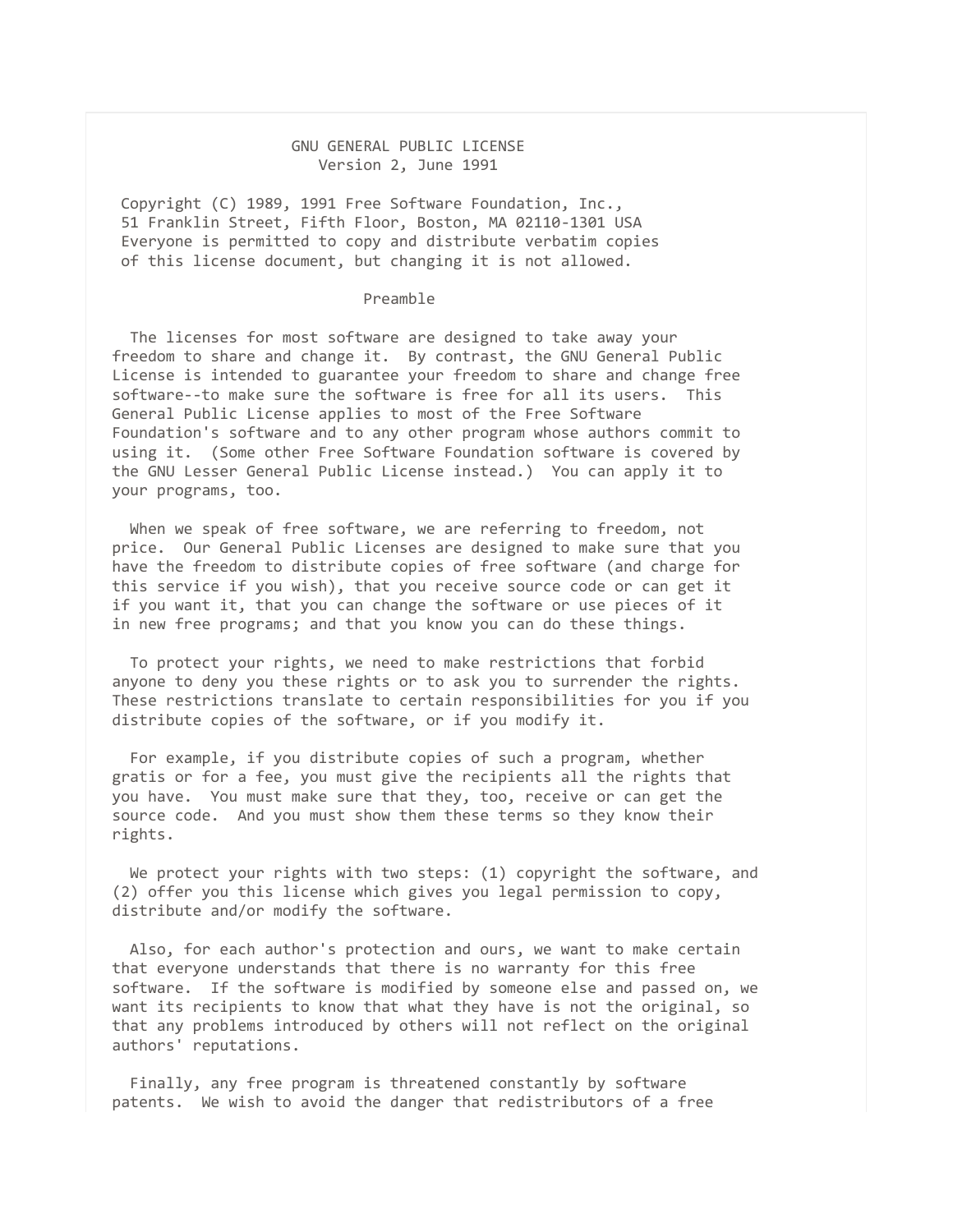program will individually obtain patent licenses, in effect making the program proprietary. To prevent this, we have made it clear that any patent must be licensed for everyone's free use or not licensed at all.

 The precise terms and conditions for copying, distribution and modification follow.

## GNU GENERAL PUBLIC LICENSE TERMS AND CONDITIONS FOR COPYING, DISTRIBUTION AND MODIFICATION

 0. This License applies to any program or other work which contains a notice placed by the copyright holder saying it may be distributed under the terms of this General Public License. The "Program", below, refers to any such program or work, and a "work based on the Program" means either the Program or any derivative work under copyright law: that is to say, a work containing the Program or a portion of it, either verbatim or with modifications and/or translated into another language. (Hereinafter, translation is included without limitation in the term "modification".) Each licensee is addressed as "you".

Activities other than copying, distribution and modification are not covered by this License; they are outside its scope. The act of running the Program is not restricted, and the output from the Program is covered only if its contents constitute a work based on the Program (independent of having been made by running the Program). Whether that is true depends on what the Program does.

 1. You may copy and distribute verbatim copies of the Program's source code as you receive it, in any medium, provided that you conspicuously and appropriately publish on each copy an appropriate copyright notice and disclaimer of warranty; keep intact all the notices that refer to this License and to the absence of any warranty; and give any other recipients of the Program a copy of this License along with the Program.

You may charge a fee for the physical act of transferring a copy, and you may at your option offer warranty protection in exchange for a fee.

 2. You may modify your copy or copies of the Program or any portion of it, thus forming a work based on the Program, and copy and distribute such modifications or work under the terms of Section 1 above, provided that you also meet all of these conditions:

 a) You must cause the modified files to carry prominent notices stating that you changed the files and the date of any change.

 b) You must cause any work that you distribute or publish, that in whole or in part contains or is derived from the Program or any part thereof, to be licensed as a whole at no charge to all third parties under the terms of this License.

c) If the modified program normally reads commands interactively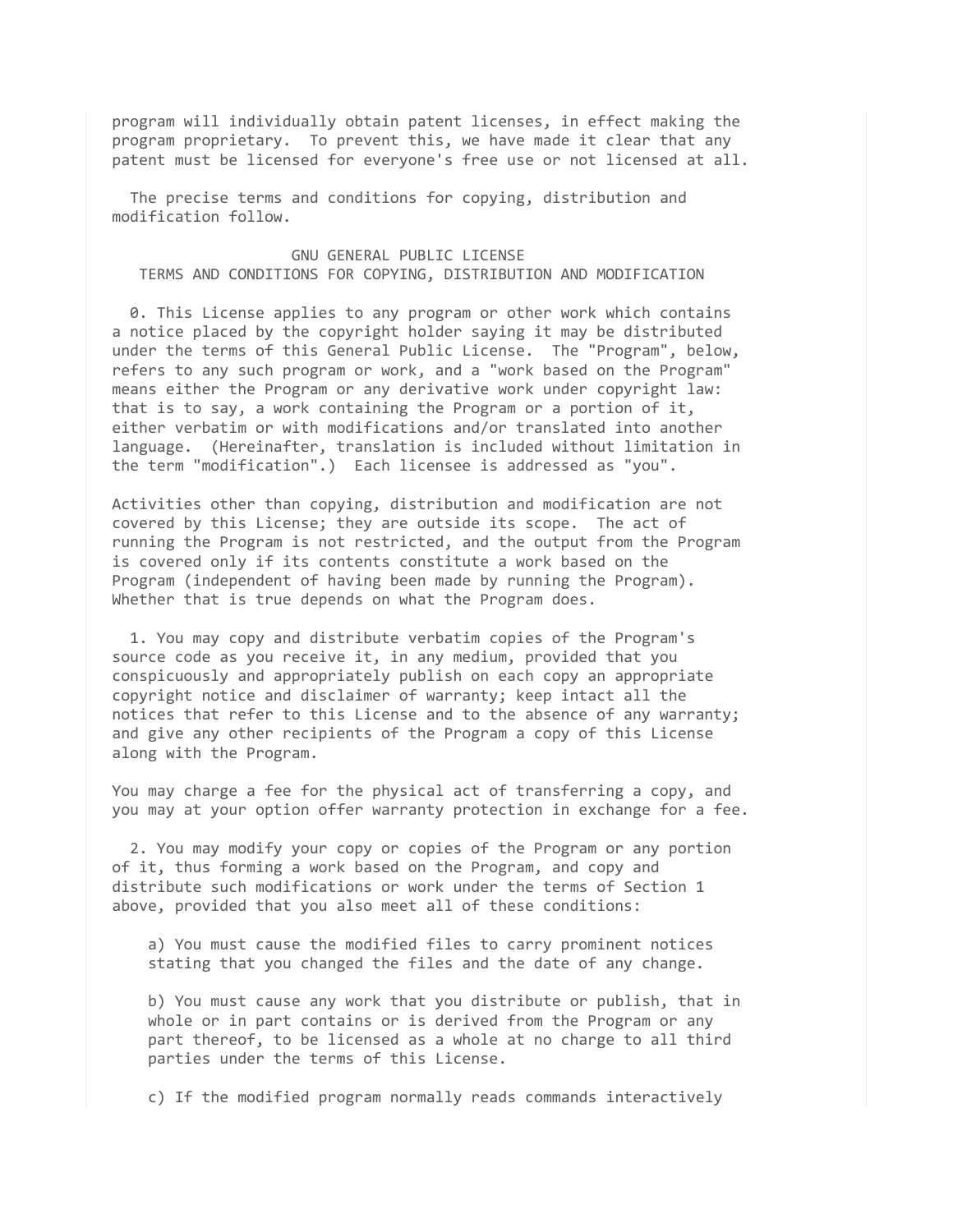when run, you must cause it, when started running for such interactive use in the most ordinary way, to print or display an announcement including an appropriate copyright notice and a notice that there is no warranty (or else, saying that you provide a warranty) and that users may redistribute the program under these conditions, and telling the user how to view a copy of this License. (Exception: if the Program itself is interactive but does not normally print such an announcement, your work based on the Program is not required to print an announcement.)

These requirements apply to the modified work as a whole. If identifiable sections of that work are not derived from the Program, and can be reasonably considered independent and separate works in themselves, then this License, and its terms, do not apply to those sections when you distribute them as separate works. But when you distribute the same sections as part of a whole which is a work based on the Program, the distribution of the whole must be on the terms of this License, whose permissions for other licensees extend to the entire whole, and thus to each and every part regardless of who wrote it.

Thus, it is not the intent of this section to claim rights or contest your rights to work written entirely by you; rather, the intent is to exercise the right to control the distribution of derivative or collective works based on the Program.

In addition, mere aggregation of another work not based on the Program with the Program (or with a work based on the Program) on a volume of a storage or distribution medium does not bring the other work under the scope of this License.

 3. You may copy and distribute the Program (or a work based on it, under Section 2) in object code or executable form under the terms of Sections 1 and 2 above provided that you also do one of the following:

 a) Accompany it with the complete corresponding machine-readable source code, which must be distributed under the terms of Sections 1 and 2 above on a medium customarily used for software interchange; or,

 b) Accompany it with a written offer, valid for at least three years, to give any third party, for a charge no more than your cost of physically performing source distribution, a complete machine-readable copy of the corresponding source code, to be distributed under the terms of Sections 1 and 2 above on a medium customarily used for software interchange; or,

 c) Accompany it with the information you received as to the offer to distribute corresponding source code. (This alternative is allowed only for noncommercial distribution and only if you received the program in object code or executable form with such an offer, in accord with Subsection b above.)

The source code for a work means the preferred form of the work for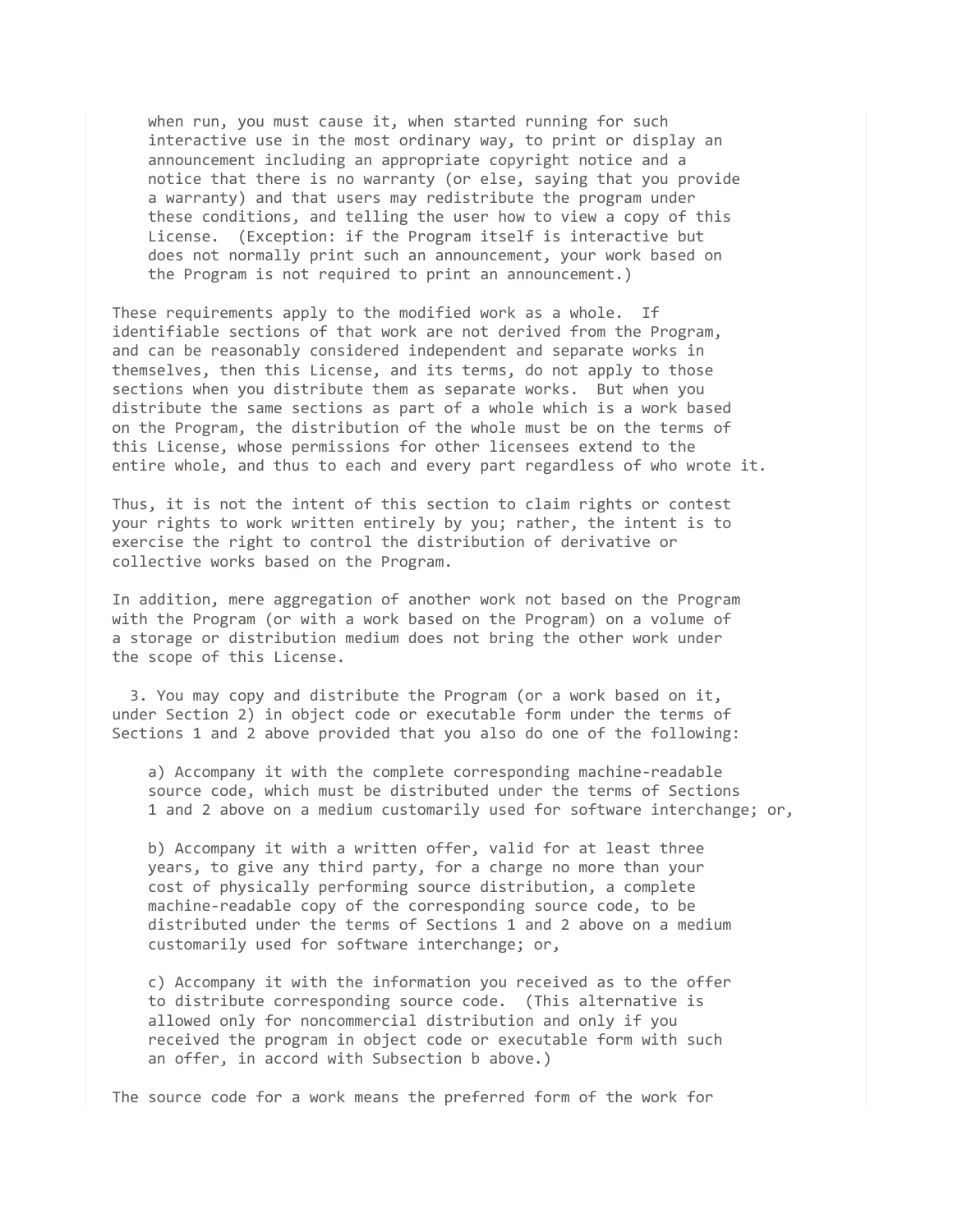making modifications to it. For an executable work, complete source code means all the source code for all modules it contains, plus any associated interface definition files, plus the scripts used to control compilation and installation of the executable. However, as a special exception, the source code distributed need not include anything that is normally distributed (in either source or binary form) with the major components (compiler, kernel, and so on) of the operating system on which the executable runs, unless that component itself accompanies the executable.

If distribution of executable or object code is made by offering access to copy from a designated place, then offering equivalent access to copy the source code from the same place counts as distribution of the source code, even though third parties are not compelled to copy the source along with the object code.

 4. You may not copy, modify, sublicense, or distribute the Program except as expressly provided under this License. Any attempt otherwise to copy, modify, sublicense or distribute the Program is void, and will automatically terminate your rights under this License. However, parties who have received copies, or rights, from you under this License will not have their licenses terminated so long as such parties remain in full compliance.

 5. You are not required to accept this License, since you have not signed it. However, nothing else grants you permission to modify or distribute the Program or its derivative works. These actions are prohibited by law if you do not accept this License. Therefore, by modifying or distributing the Program (or any work based on the Program), you indicate your acceptance of this License to do so, and all its terms and conditions for copying, distributing or modifying the Program or works based on it.

 6. Each time you redistribute the Program (or any work based on the Program), the recipient automatically receives a license from the original licensor to copy, distribute or modify the Program subject to these terms and conditions. You may not impose any further restrictions on the recipients' exercise of the rights granted herein. You are not responsible for enforcing compliance by third parties to this License.

 7. If, as a consequence of a court judgment or allegation of patent infringement or for any other reason (not limited to patent issues), conditions are imposed on you (whether by court order, agreement or otherwise) that contradict the conditions of this License, they do not excuse you from the conditions of this License. If you cannot distribute so as to satisfy simultaneously your obligations under this License and any other pertinent obligations, then as a consequence you may not distribute the Program at all. For example, if a patent license would not permit royalty-free redistribution of the Program by all those who receive copies directly or indirectly through you, then the only way you could satisfy both it and this License would be to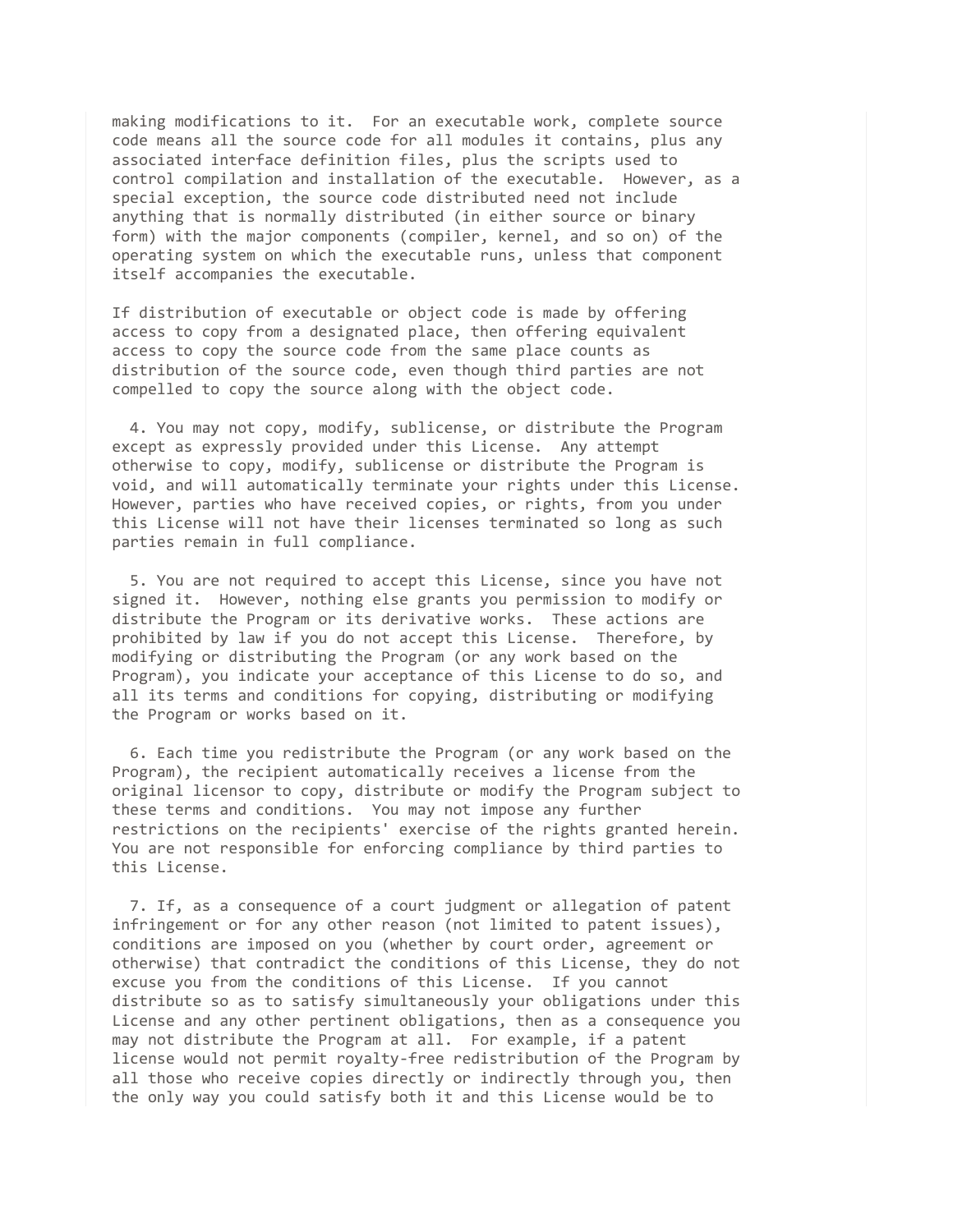refrain entirely from distribution of the Program.

If any portion of this section is held invalid or unenforceable under any particular circumstance, the balance of the section is intended to apply and the section as a whole is intended to apply in other circumstances.

It is not the purpose of this section to induce you to infringe any patents or other property right claims or to contest validity of any such claims; this section has the sole purpose of protecting the integrity of the free software distribution system, which is implemented by public license practices. Many people have made generous contributions to the wide range of software distributed through that system in reliance on consistent application of that system; it is up to the author/donor to decide if he or she is willing to distribute software through any other system and a licensee cannot impose that choice.

This section is intended to make thoroughly clear what is believed to be a consequence of the rest of this License.

 8. If the distribution and/or use of the Program is restricted in certain countries either by patents or by copyrighted interfaces, the original copyright holder who places the Program under this License may add an explicit geographical distribution limitation excluding those countries, so that distribution is permitted only in or among countries not thus excluded. In such case, this License incorporates the limitation as if written in the body of this License.

 9. The Free Software Foundation may publish revised and/or new versions of the General Public License from time to time. Such new versions will be similar in spirit to the present version, but may differ in detail to address new problems or concerns.

Each version is given a distinguishing version number. If the Program specifies a version number of this License which applies to it and "any later version", you have the option of following the terms and conditions either of that version or of any later version published by the Free Software Foundation. If the Program does not specify a version number of this License, you may choose any version ever published by the Free Software Foundation.

 10. If you wish to incorporate parts of the Program into other free programs whose distribution conditions are different, write to the author to ask for permission. For software which is copyrighted by the Free Software Foundation, write to the Free Software Foundation; we sometimes make exceptions for this. Our decision will be guided by the two goals of preserving the free status of all derivatives of our free software and of promoting the sharing and reuse of software generally.

NO WARRANTY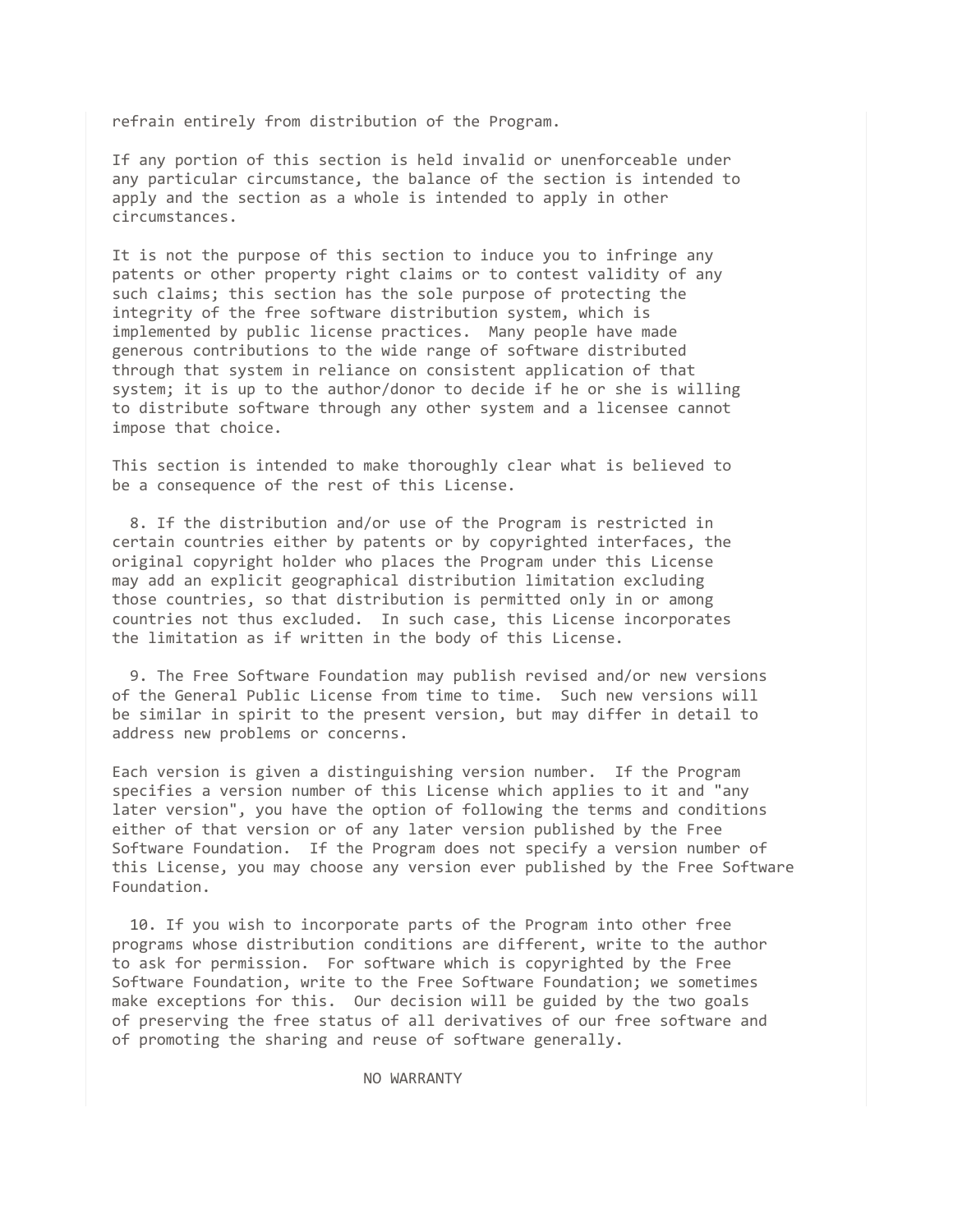11. BECAUSE THE PROGRAM IS LICENSED FREE OF CHARGE, THERE IS NO WARRANTY FOR THE PROGRAM, TO THE EXTENT PERMITTED BY APPLICABLE LAW. EXCEPT WHEN OTHERWISE STATED IN WRITING THE COPYRIGHT HOLDERS AND/OR OTHER PARTIES PROVIDE THE PROGRAM "AS IS" WITHOUT WARRANTY OF ANY KIND, EITHER EXPRESSED OR IMPLIED, INCLUDING, BUT NOT LIMITED TO, THE IMPLIED WARRANTIES OF MERCHANTABILITY AND FITNESS FOR A PARTICULAR PURPOSE. THE ENTIRE RISK AS TO THE QUALITY AND PERFORMANCE OF THE PROGRAM IS WITH YOU. SHOULD THE PROGRAM PROVE DEFECTIVE, YOU ASSUME THE COST OF ALL NECESSARY SERVICING, REPAIR OR CORRECTION.

 12. IN NO EVENT UNLESS REQUIRED BY APPLICABLE LAW OR AGREED TO IN WRITING WILL ANY COPYRIGHT HOLDER, OR ANY OTHER PARTY WHO MAY MODIFY AND/OR REDISTRIBUTE THE PROGRAM AS PERMITTED ABOVE, BE LIABLE TO YOU FOR DAMAGES, INCLUDING ANY GENERAL, SPECIAL, INCIDENTAL OR CONSEQUENTIAL DAMAGES ARISING OUT OF THE USE OR INABILITY TO USE THE PROGRAM (INCLUDING BUT NOT LIMITED TO LOSS OF DATA OR DATA BEING RENDERED INACCURATE OR LOSSES SUSTAINED BY YOU OR THIRD PARTIES OR A FAILURE OF THE PROGRAM TO OPERATE WITH ANY OTHER PROGRAMS), EVEN IF SUCH HOLDER OR OTHER PARTY HAS BEEN ADVISED OF THE POSSIBILITY OF SUCH DAMAGES.

## END OF TERMS AND CONDITIONS

How to Apply These Terms to Your New Programs

 If you develop a new program, and you want it to be of the greatest possible use to the public, the best way to achieve this is to make it free software which everyone can redistribute and change under these terms.

 To do so, attach the following notices to the program. It is safest to attach them to the start of each source file to most effectively convey the exclusion of warranty; and each file should have at least the "copyright" line and a pointer to where the full notice is found.

 <one line to give the program's name and a brief idea of what it does.> Copyright (C) <year> <name of author>

 This program is free software; you can redistribute it and/or modify it under the terms of the GNU General Public License as published by the Free Software Foundation; either version 2 of the License, or (at your option) any later version.

 This program is distributed in the hope that it will be useful, but WITHOUT ANY WARRANTY; without even the implied warranty of MERCHANTABILITY or FITNESS FOR A PARTICULAR PURPOSE. See the GNU General Public License for more details.

 You should have received a copy of the GNU General Public License along with this program; if not, write to the Free Software Foundation, Inc., 51 Franklin Street, Fifth Floor, Boston, MA 02110-1301 USA.

Also add information on how to contact you by electronic and paper mail.